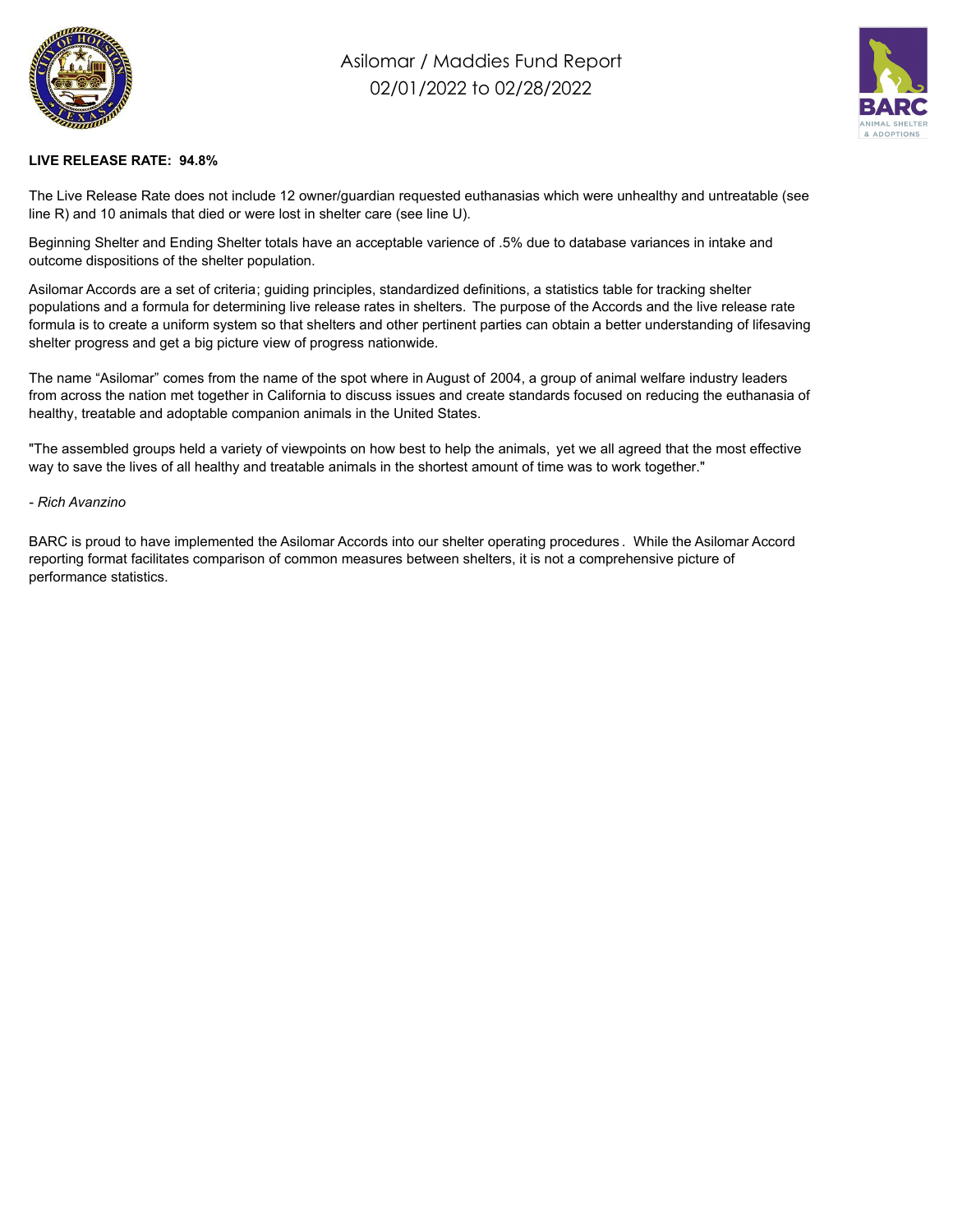| A | BEGINNING SHELTER COUNT (INCLUDING FOSTERS)                                  | Dog<br>684 | Cat<br>767 | <b>Total</b><br>1451 |
|---|------------------------------------------------------------------------------|------------|------------|----------------------|
|   | <b>INTAKE (Live Dogs and Cats Only)</b>                                      |            |            |                      |
|   | <b>From the Public</b>                                                       |            |            |                      |
|   | Healthy                                                                      | 438        | 169        | 607                  |
|   | Treatable-Rehabilitatable                                                    | 188        | 38         | 226                  |
|   | Treatable-Manageable                                                         | 22         | 4          | 26                   |
|   | Unhealthy & Untreatable                                                      | 168        | 66         | 234                  |
| в | <b>Subtotal Intake from the Public</b>                                       | 816        | 277        | 1093                 |
|   | Incoming Transfers from Organizations within Community/Coalition             |            |            |                      |
|   | Healthy                                                                      | 0          | 0          | $\Omega$             |
|   | Treatable-Rehabilitatable                                                    | 0          | 0          | 0                    |
|   | Treatable-Manageable                                                         | $\Omega$   | 0          | $\Omega$             |
|   | Unhealthy & Untreatable                                                      | 0          | 0          | 0                    |
| C | Subtotal Intake From Incoming Transfers from Organizations within community  | 0          | 0          | 0                    |
|   | Incoming Transfers from Organizations outside Community/Coalition            |            |            |                      |
|   | Healthy                                                                      | 0          | 0          | 0                    |
|   | Treatable-Rehabilitatable                                                    | 0          | $\Omega$   | $\mathbf 0$          |
|   | Treatable-Manageable                                                         | 0          | 0          | 0                    |
|   | Unhealthy & Untreatable                                                      | 0          | 0          | 0                    |
| D | Subtotal Intake From Incoming Transfers from Organizations outside community | 0          | 0          | 0                    |
|   | From Owners/Guardians Requesting Euthanasia                                  |            |            |                      |
|   | Healthy                                                                      | 0          | 0          | 0                    |
|   | Treatable-Rehabilitatable                                                    | $\Omega$   | 0          | $\mathbf 0$          |
|   | Treatable-Manageable                                                         | $\Omega$   | 0          | 0                    |
|   | Unhealthy & Untreatable                                                      | 14         | 4          | 18                   |
| Е | Subtotal Intake From Owners/Guardians Requesting Euthanasia                  | 14         | 4          | 18                   |
| F | TOTAL INTAKE [B + C + D + E]                                                 | 830        | 281        | 1111                 |
| G | From Owners/Guardians Requesting Euthanasia (Unhealthy & Untreatable Only)   | $-14$      | -4         | $-18$                |
| н | <b>ADJUSTED TOTAL INTAKE [F minus G]</b>                                     | 816        | 277        | 1093                 |